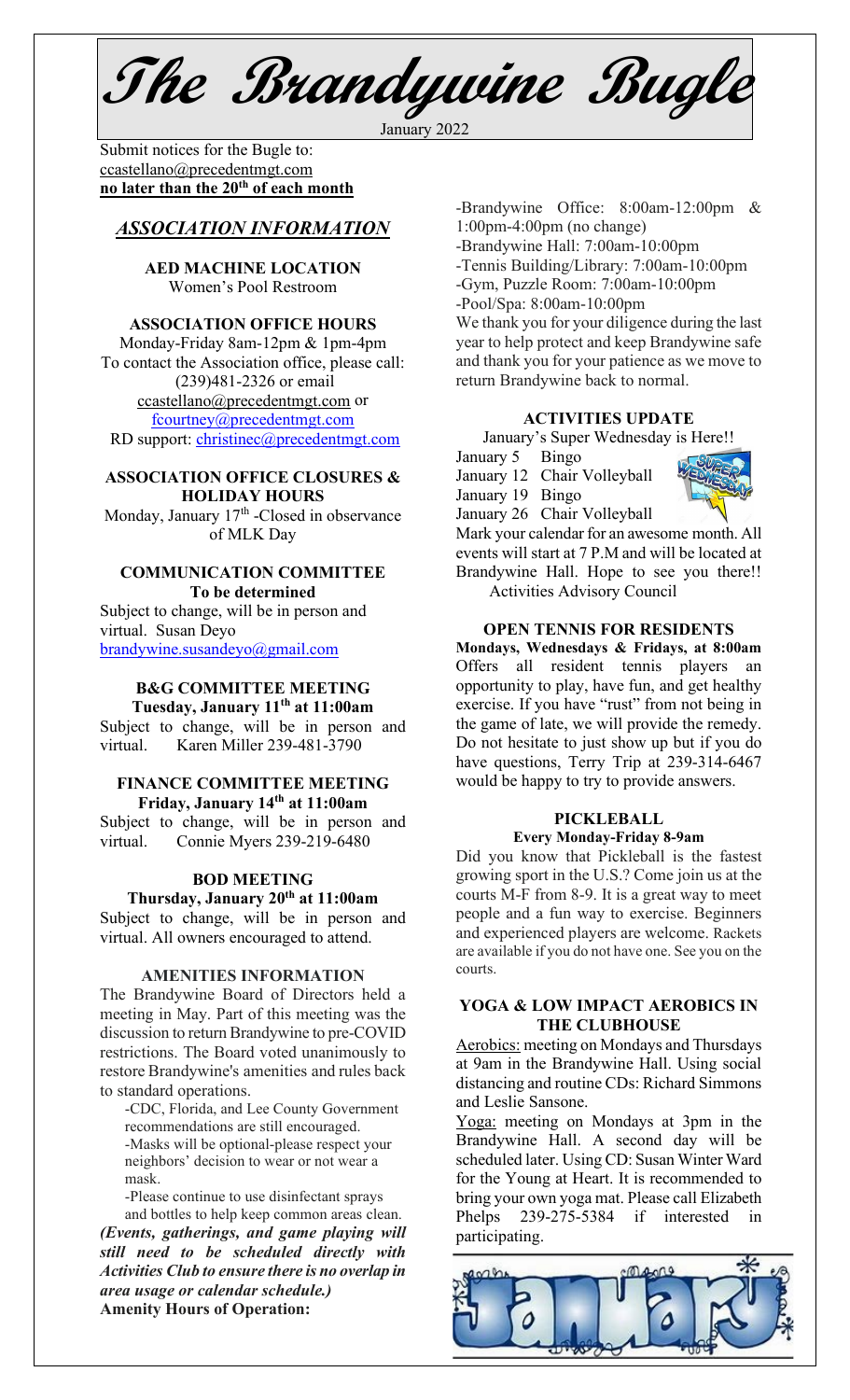#### **SENIOR FITNESS Wednesdays at 11am**

Bring: Water, Towel, optional hand weights. Wear: Comfortable Clothing, Supportive Shoes (No flip flops). MOVE IT OR LOOSE IT!!! Certified Fitness instructor Donna Johnson 386-804-0481

# **MAHJONGG Wednesdays at 1-3pm**

Welcome back-Mahjongg ladies!! We will be meeting on WEDNESDAYS 1-3pm play time. Wear your mask if you choose, bring your card and the fun begins. Meeting room is the Brandywine Hall. Please contact Kay Wyatt if you have any questions. 239-322-4208.

# **SENIOR YOGA Fridays at 3pm**

Bring Yoga Mat and water (option to use chair). Improve strength, flexibility, and range of motion. Certified instructor.

Donna Johnson 386-804-0481

# **BOCCE**

**Mondays & Thursdays, at 9:30am** Brandywine's Bocce Ball Club thanks everyone for their support. Please check for more information and photos on the blog at https://brandywinebocce.sport.blog/ Come out to play bocce with the Club members and others. Everyone is welcome!

# **TAKE DOWN DECORATOINS Sunday, January 2nd & Saturday, January 8th**

Volunteers are requested to remove Decorations from **Brandywine Hall** on Sunday January 2nd at 12 pm. The interior of the Hall is scheduled to be painted during the first week of January. The rest of the community decorations will be removed on Saturday the 8th at 11 am after the Men's Club and Women's Club. Donna Johnson 386-804- 0481

# **ACTIVITIES MEETING Monday, January 3rd at 11am**

Activities meeting will be in Brandywine Hall. Please note that Feb. 7th meeting will be at 7 pm and we will be taking nominations for Activities Chairperson. Thank you all who volunteered and participated in 2021 events. Please continue to support our community in 2022.

#### **GREETING CARD MAKING Wednesday, January 5th at 10am**

Card Making will be held in the craft room. All materials are available so just come and create or copy sample greeting cards. Make as many as time allows. If you have questions, contact Chanda at 239-703-7644. Hope to see you there.



#### **BINGO**

**Wednesday, January 5th & 19th at 7pm** Bingo is back with paper bingo cards. Bring your own dauber or purchase one for \$1. December's Big Winners: 12/01/21; Letter X: Barbara Hambleton \$230. Cover All: Phyllis Cipollini \$250. We had a great crowd of Bingo players, a total of 70 people played. 12/15/21; Letter X: Bill Doolin & Bernie Allain \$250. Cover All: Audrey Murphy \$250.

# **SINGLES' CLUB Thursday, January 6th at 6:00pm**

Happy New Year! The meeting will take place poolside, weather permitting. If not, we will meet at 1246 Hazeltine Dr, where you will need to BYO chair and refreshment. Our "Christmas" trip repeated some of the stops from last year. We began with a midafternoon lunch at Christof's, a favorite stop. We then drove to Dean Park Historic District. It is a recommended area with interesting architecture, depicted in the seven (7) blocks of "electric" homes, and lush flora representing the area. Our evening drew to a close with a stroll in downtown Ft. Myers, the city bubbling with Christmas cheer, and a drive down Overlook Dr. to see the Christmas displays. For our January meeting please bring your new ideas researched prior to our meeting. Also, bring a calendar/ planner to avoid scheduling conflicts. Thank you for your cooperation and input. Dianne Truslow

### **WOMEN'S ASSOCIATION Saturday, January 8th**

Women's Assoc meeting will be held at the Brandywine Hall NOT Myerlee for breakfast. Breakfast meeting will be 1st Saturday of February. Karen Miller 239-481-3790

# **MEN'S CLUB Saturday, January 8th at 9:15am**

This is an open invitation to all Brandywine Men to enjoy good fellowship and a hearty breakfast at the MyerLee Country Club. If you have never attended a breakfast, now is the time to meet your neighbors. Please call Paul Thompson for reservations, (219) 765-3129.

# **BOOK CLUB**

# **Tuesday, January 11th at 10am**

Come to the tennis clubhouse to share your reading experiences. Fully vaccinated readers may forego a mask, all others should continue to mask for their own safety. We will attempt to socially distance in the space as attendance allows. Nancy O'Keeffe 466-0476

# **CHAIR VOLLEYBALL**

**Wednesday, January 12th & 26th at 7pm** Join us in the Brandywine Hall and bring a neighbor! If you have any questions, please call Trip Weaver at 813-240-6460 or Nancy Weaver at 813-380-1500.

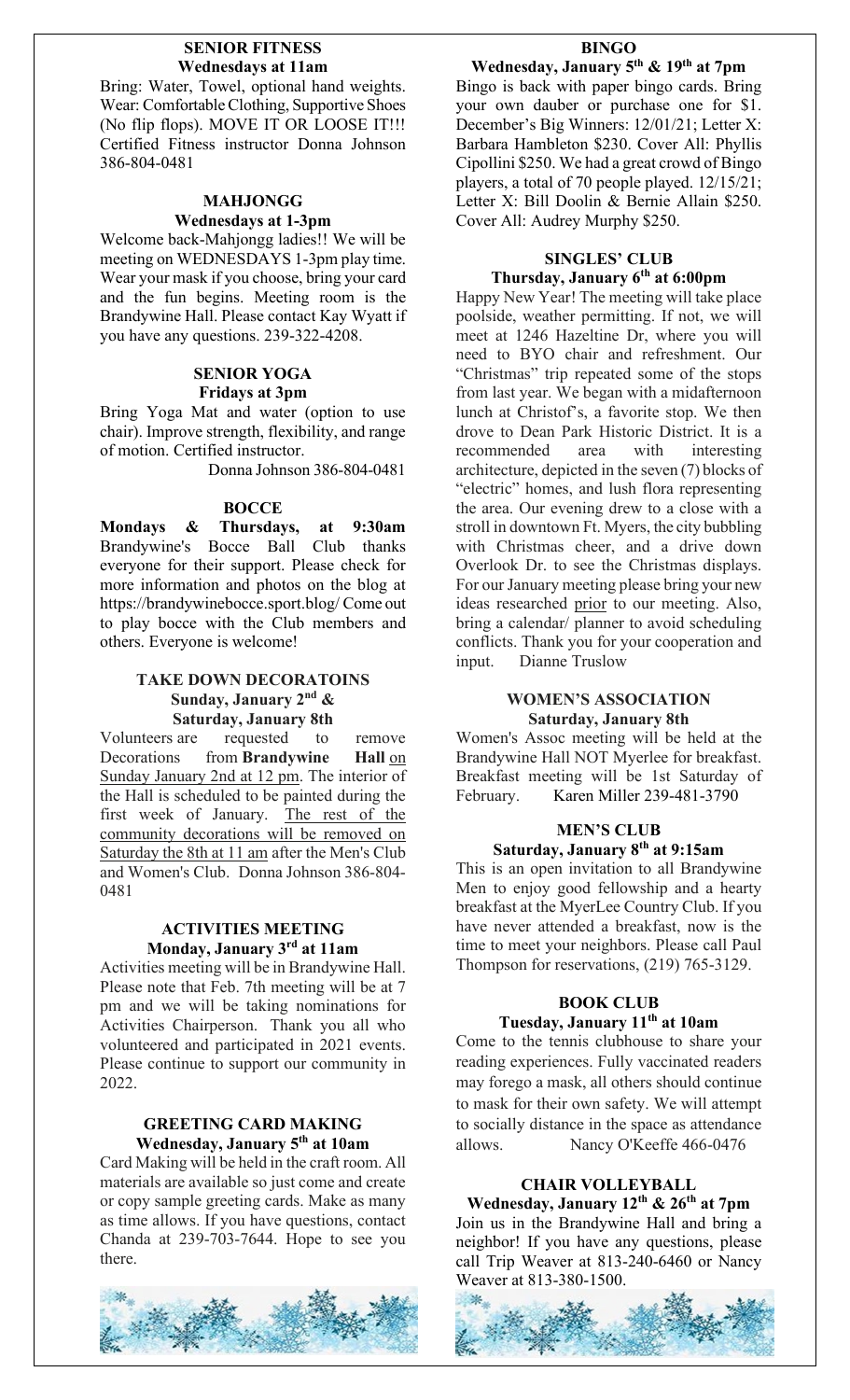### **THIRSTY THURSDAY Thursday, January 13th 4:30pm**

Thirsty Thursday is coming back in January on January 13<sup>th</sup> from 4:30-6:30pm at the Pool area and Clubhouse with Currie's BBQ Food Truck. No need to cook dinner. Several dining options: poolside, inside the clubhouse or takeout.

# **THIRSTY THURSDAY/ FOOD TRUCK SCHEDULE 2022**

No reason to cook. Please put the following dates on your schedule:

| <b>January 13</b> Currie's Barbecue |
|-------------------------------------|
| February 10 Hungry Pony             |

**March 10** Munchies Smokehouse

**April 14** Double Dee's Munchies

**May 12** Currie's Barbecue

**June 9** Munchies Smokehouse

**July 14** Hungry Pony

Looking forward to the delicious food and good time!

# **COUNTRY WESTERN Saturday, January 15th at 5:30pm**

\$10.00 person. Bring a hot or cold h'dourve for your table (8-10 people). Sign up will be Monday Jan 3 from 1-3 in the Brandywine Hall. BYOB. Karen Miller 481 3790

# **THE DEL PRADOS COMING TO BRANDYWINE**

### **Saturday, January 29th at 5:30pm**

Brandywine Bocce Club Inc. brings you "The Del Prados", Southwest Florida's premier tribute singing group. Available for your listening and dancing pleasure, The Del Prados feature music of the 50s, 60s, 70s and Doo Wop. They will be performing in Brandywine Hall on Saturday January 29 at 6:30 PM. Doors open at 5:30, Hor D'Oeuvres 5:30 to 6:30. Cost is \$20 per person, BYOB and snack. Book your tickets early as there is limited seating. Sign up in BWH Monday January 10 and 17, 1:00 to 3:00 PM, advanced ticketing call John Caccavale at 347 232 5986.

# **TRIVIA NIGHT Monday, January 31st at 7pm**

Welcome one and all to Trivia 2022! Mark Monday night January 31st on your calendar as Betsy and Emily kick off the new year with this fun and challenging game. BWH doors open at 6:30 play starts at 7:00pm, no late entries. \$5.00 per person, pay at door, BYOB or snacks for your table. Six person teams max; we can help place you on a team if needed. First place prize is \$20 per team member, second place is a free entry on the next Trivia night. No Ties, tie breaker questions provided. Come on out and have some fun!



# **WINNERS OF LIGHTING CONTEST**

CONGRATULATIONS TO ALL!

In case you missed the results, the following households were awarded gift certificates for their wonderful decorating talents this Holiday Season:

**The Hackneys @ 1278 Arcola for Lamp post decor**

**Ms. Beaulieu & Mr. Gelinas @ 1340 Hazeltine for Window decor**

**The Catons @ 1231 N. Brandywine for General decorating**

**Mr. Hill & Mr. Fonesca @ 1306 Broadwater for General decorating**

Thank you to all who added to the magic of the holiday season. It truly was a wonderful sight to enjoy! MJ Peters

# **LOOKING AHEAD:**

**February 5th- Women's Club Breakfast February 12th- Men's Club Breakfast March 12th- St. Patrick's Day Party**

### **NEW RESIDENTS**

Let's welcome these lucky people joining us in "paradise". **-Karen Chistianson, 1347 S. Brandywine Cir. -Gilbert & Carolyn Zoghlin, 1250 Arcola Dr.**

### **IN MEMORIAM**

We lost cherished Brandywine residents:

### Rose Benvenuto **Service:Friday, January 14th at 11am** St. Columbkille Catholic church on Ioan Rd.

# Jack Wyatt

Please join us in the celebration of life. **Saturday, Jan. 29, 2022, from 1:00-3:00 pm, Myerlee Country Club** Join family and friends & share in some stories and happy memories of Jack. He loved living here in Brandywine and treasured the many friends we made here.

# **EMPLOYEE CHRISTMAS FUND**

All the Brandywine Employees would like to give a big THANK YOU to all the residents for their generosity! A special thank you to Mary Meyerhans for your time and efforts every year. We have a wonderful team and a wonderful community to work for!

# **LIBRARY VOLUNTEERS NEEDED**

Volunteers wanted for the Brandywine Library. Each volunteer is required to work at least 2 hours per week to log in books, keep the library well organized and clean, etc. Training will be provided. Please send an email to Phyllis Cipolloni at  $\frac{\text{cip11}(Q)}{\text{ao1.com}}$  (11 = the number). Leave your full name, address, and phone number so I can reach you. Can't wait to meet people who love this library like I do and want to keep it looking great.